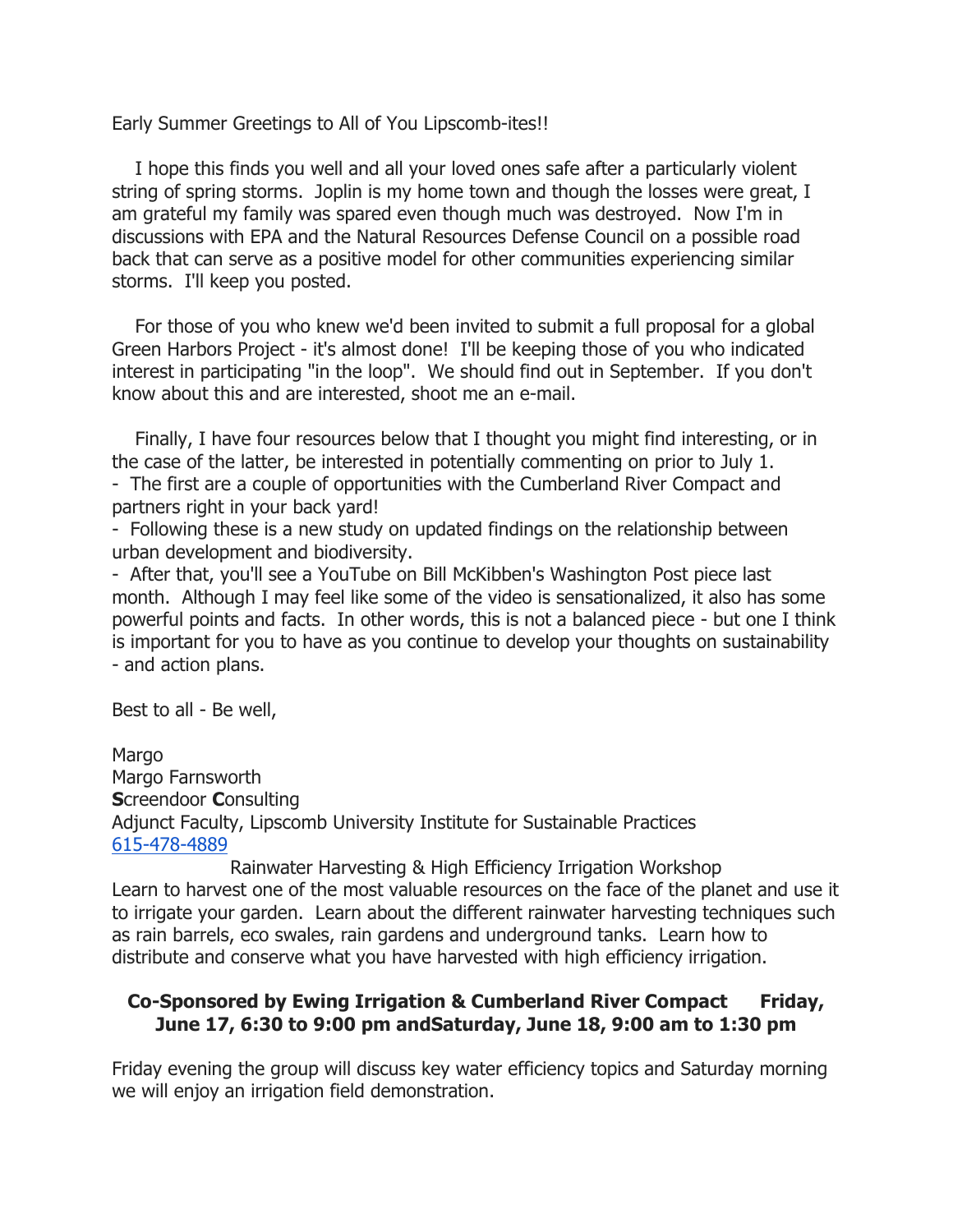Workshop details, location and registration

information http://sustainablelivingguild.com/rainwater-harvesting-2 . (Kevin Guenther runs the Guild so for those of you still interested in seeing his place - you can get in touch.)

### Middle Tennessee's First Green Homes Tour Coming To A Home Near You In October 2011! Call for Volunteers and Site Nominations

The Cumberland River Compact and the Middle Tennessee Chapter of the U.S. Green Building Council are teaming up to hold the first Middle Tennessee Green Homes Tour. We're making plans to host educational tours through a range of homes that meet high performance, green building certified standards that save money, improve family health, and protect the environment. We plan to showcase green building features that span a range of price points, building types, and geographic locations. The planning committee is meeting monthly and would welcome others with an interest in helping to plan and conduct the tour. If you're interested in assisting with this new and exciting event or you'd like to suggest a possible home to include on the tour, please contact Gwen Griffith gwengriffith@gmail.com for additional information.

# Baylor Study Finds Widespread Stream Biodiversity Declines at Low Levels of Urban Development

by Staff Writers

Waco TX (SPX) Jun 13, 2011

A new study from biology researchers at

Baylor University and the University of

Maryland-Baltimore has found that there are

consistent and widespread declines in stream biodiversity at lower levels of urban development more damaging than what was previously believed.

The study found that aquatic life actually shows significant loss of biodiversity with less than two percent of developed land in a watershed. This is much less that what a decade-old analysis widely cited by environmental policymakers suggests that it takes up to 15 percent of solid surfaces like roads or parking lots, or 20 to 30 percent developed land in a given area before local water systems no longer sustain normal aquatic life.

"The findings are alarming and imply that water quality in streams is degraded rapidly with relatively low levels of development, which clearly has significant implications to the organisms that live in these streams," said study co-author Dr. Ryan King, associate professor of biology at Baylor.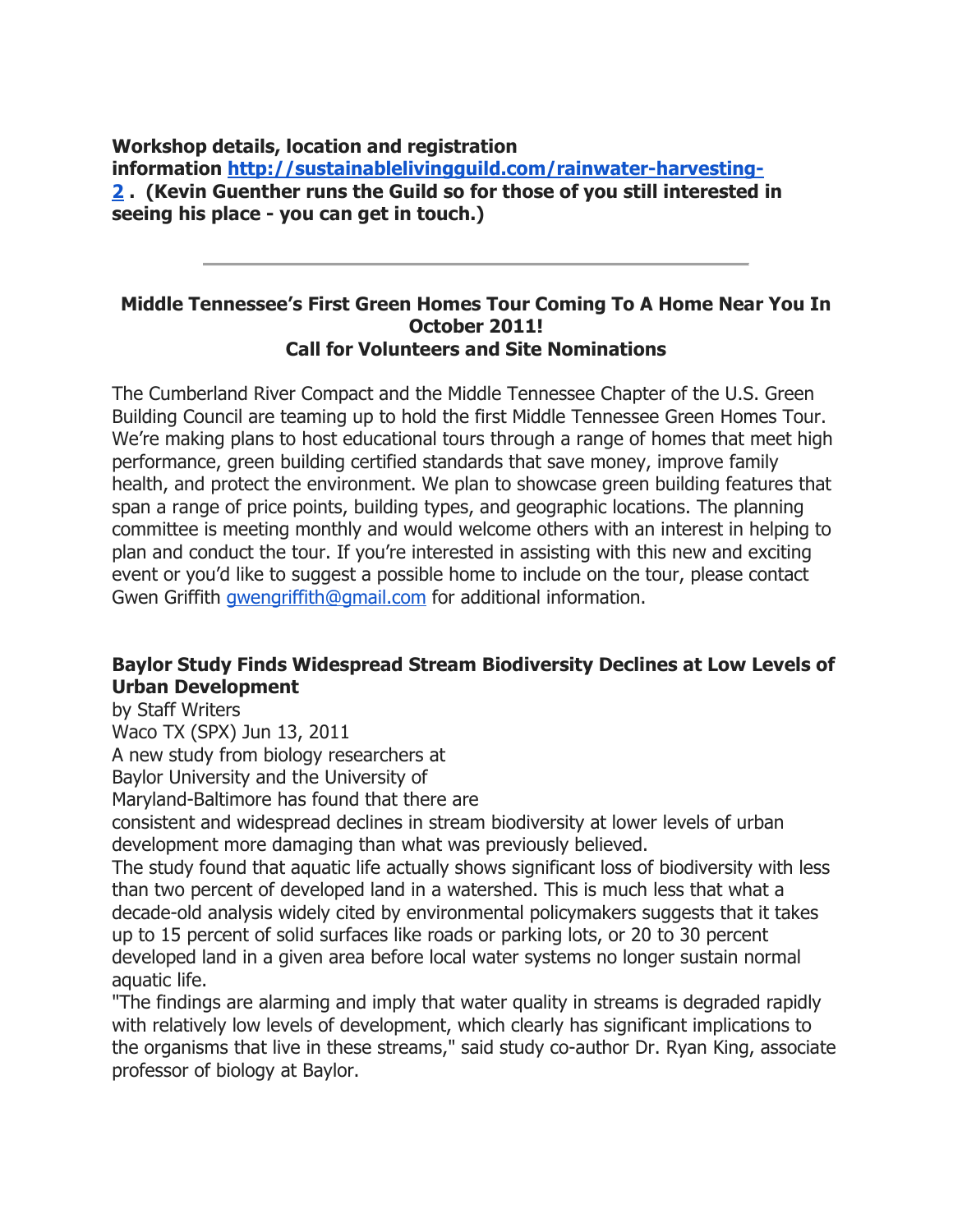"Perhaps of even greater concern is that the decline of stream-dwelling animals implies that there is chemical pollution that could also be detrimental to human health via groundwater and downstream drinking water supplies. It is unlikely that it's just the rapid runoff of water from the impervious cover that is causing the loss of biodiversity, but more likely that chemical pollution is also responsible."

The researchers used samples from about 2,000 streams around Maryland and compared satellite imagery and land cover datasets to analyze how the water ecosystem and biodiversity responded to various levels of impervious cover, which are areas where infiltration of water into the underlying soil is prevented. Roads, parking lots and buildings account for the majority of impervious cover.

Published research in recent years has consistently shown a strong relationship between the percentage of impervious cover in a watershed and the health of the receiving stream.

Scientists generally agree that stream degradation consistently occurs at relatively low levels of imperviousness, such as 10 to 20 percent.

However, when King and his research team applied a new statistical analysis method that they created called the Threshold Indicator Taxa Analysis (TITAN), it showed biodiversity loss at much lower development levels in the study area.

In fact, the analysis showed that approximately 80 percent of the biodiversity loss came between .5 and two percent of impervious cover, and the remaining 20 percent of loss came between two and 25 percent.

"This new statistical analysis method is more precise than current methods and when we applied it to real world environments, it revealed a dramatically lower ecological 'tipping point' at which species are threatened," King said. "The implications of these findings are very important in water management strategies."

The study appears on-line in the journal Ecological Applications.

-----------------------------------------------------------------------------------------------------------

----

http://www.grist.org/climate-change/2011-06-11-the-most-powerful-climate-videoyoull-see-all-week

----------------------------------------------------------------------------------------------------------- ------------------------------

EPA and USACE Seek Comment on "Draft Guidance on Identifying Waters Protected by the Clean Water Act"

On May 2, 2011, the U.S. Environmental Protection Agency (EPA) and U.S. Army Corps of Engineers (USACE) jointly published in the Federal Register their proposal to issue clarifying guidance for determining which waters and wetlands are protected under the Clean Water Act (CWA) programs. During a 60-day comment period, the agencies are soliciting comments on the proposed draft guidance from interested parties. The agencies are interested in whether the proposed guidance would result in any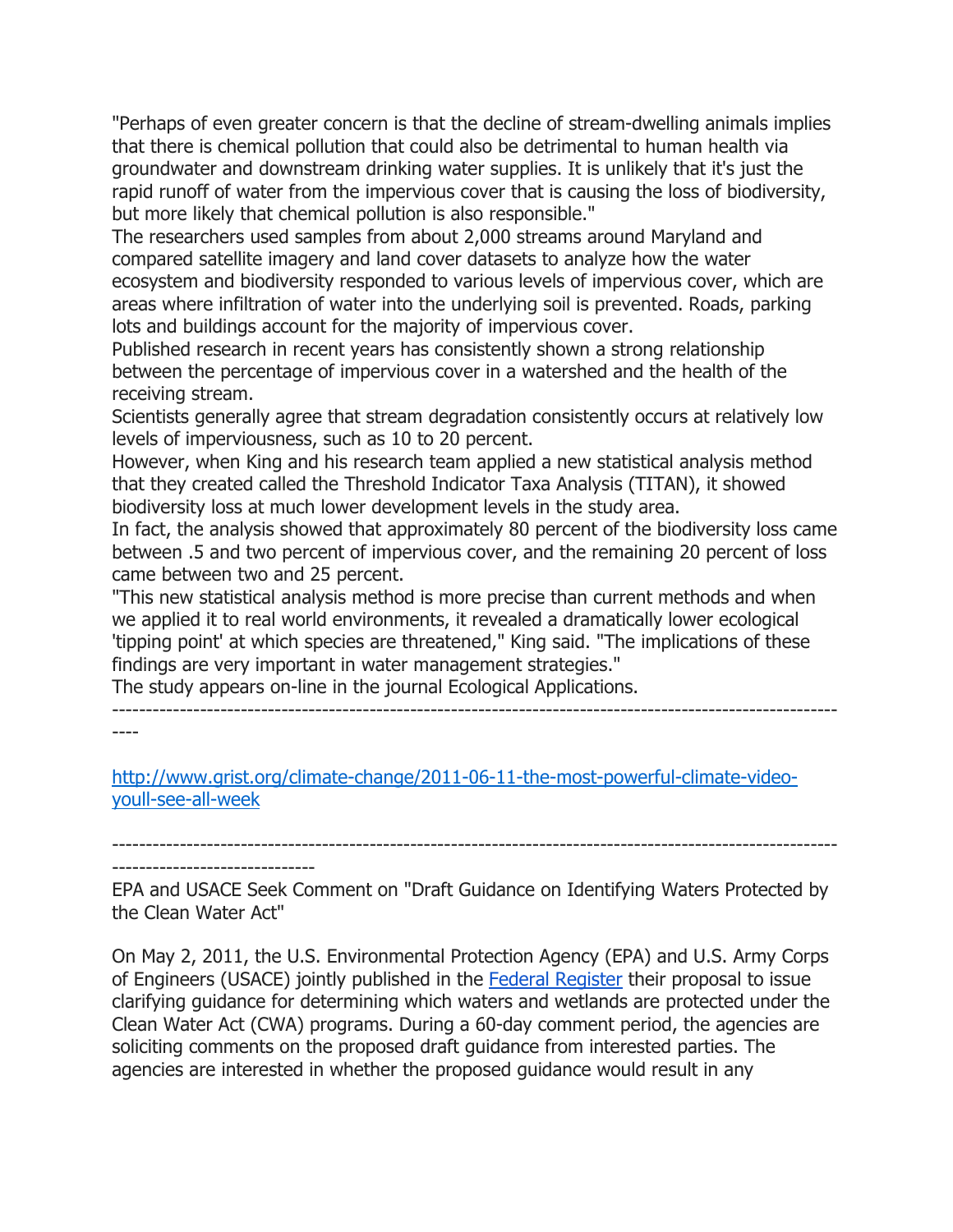disproportionate adverse effects or benefits for environmental justice communities. **The** comment period ends July 1.

# How to Comment

EPA and the Corps are accepting comment on the draft guidance until July 1, 2011. The draft guidance and the May 2, 2011 Federal Register notice announcing it are available in docket EPA-HQ-OW-2011-0409 at Regulations.gov.

Please submit your comments, identified by docket identification number EPA-HQ-OW-2011-0409, by one of the following methods:

> **Online:** Regulations.gov. Follow the online instructions for submitting comments.

> Email: ow-docket@epa.gov. Include "EPA-HQ-OW-2011-0409" in the subject line of the message.

Mail: Send the original and three copies of your comments to:

Water Docket Environmental Protection Agency, Mail Code 2822T 1200 Pennsylvania Avenue, NW, Washington, DC 20460 Attention: Docket ID No. EPA-HQ-OW-2011-0409

Hand Delivery/Courier: Deliver your comments to:

EPA Docket Center EPA West, Room 3334 1301 Constitution Avenue, NW., Washington, DC 20460 Attention Docket ID No. EPA-HQ-OW-2011-0409

Such deliveries are accepted only during the Docket's normal hours of operation, 8:30 a.m. to 4:30 p.m., Mondaythrough Friday, excluding legal holidays. Special arrangements should be made for deliveries of boxed information. The telephone number for the Water Docket is 202-566-2426.

For more information on the draft guidance, visit http://water.epa.gov/lawsregs/guidance/wetlands/CWAwaters.cfm.

## **Background**

EPA and the Corps have developed draft guidance for determining whether a waterway, water body, or wetland is protected by the Clean Water Act. This guidance would replace previous guidance to reaffirm protection for critical waters. It also will provide